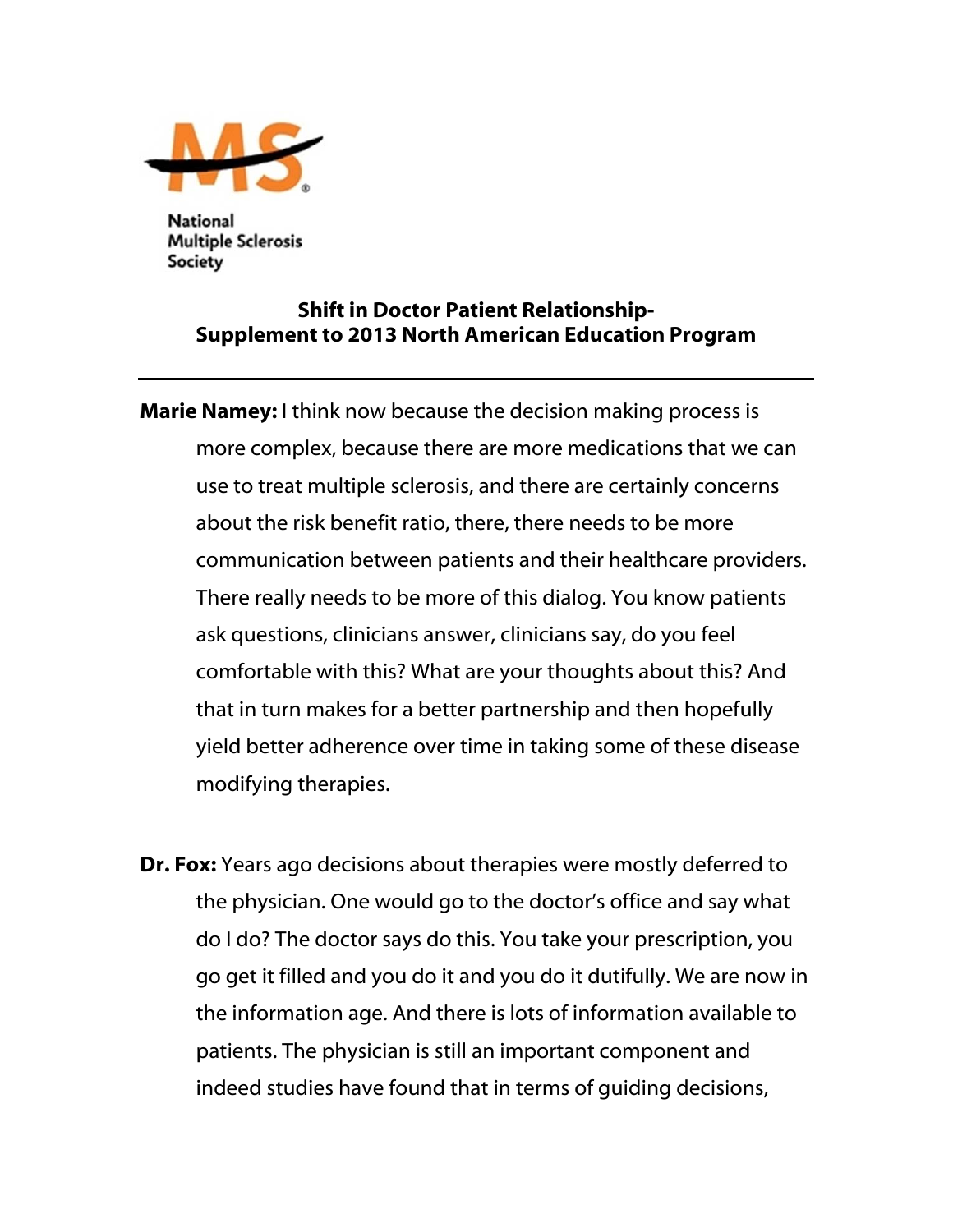physicians are still very, very important and nurse practitioners and all of the care providers on the team, but the source of information about therapies has broadened out. And now the internet and uh published uh papers and magazines and there, there's a lot more sources of information and where before the decisions and the information all came from the care provider, now it's much more split and splintered as to where the information is coming from for guiding what to know about therapies.

Dr. Bar-Or: There's been an interesting and from my point of view a welcome shift in the doctor/patient relationship over the years in the context of MS in particular. And this has to do with the huge amount of information that is now available at the fingertips of patients and their families often coming to us with already decisions about their views of what they might prefer in terms of treatments, questions that they ask about information that is out there on the web or through the popular media. This is a very, very helpful source of information for them to have.

 One of the things that we try as a team to do is to make sure that they can distinguish between information that is high quality and that has perhaps been somehow vetted, and information that may be out there but won't necessarily or shouldn't necessarily carry the same weight. The change in the way that people now make decisions has invoked much more participation by the patients themselves and often by their family and caregivers and this is something that contributes importantly to a treatment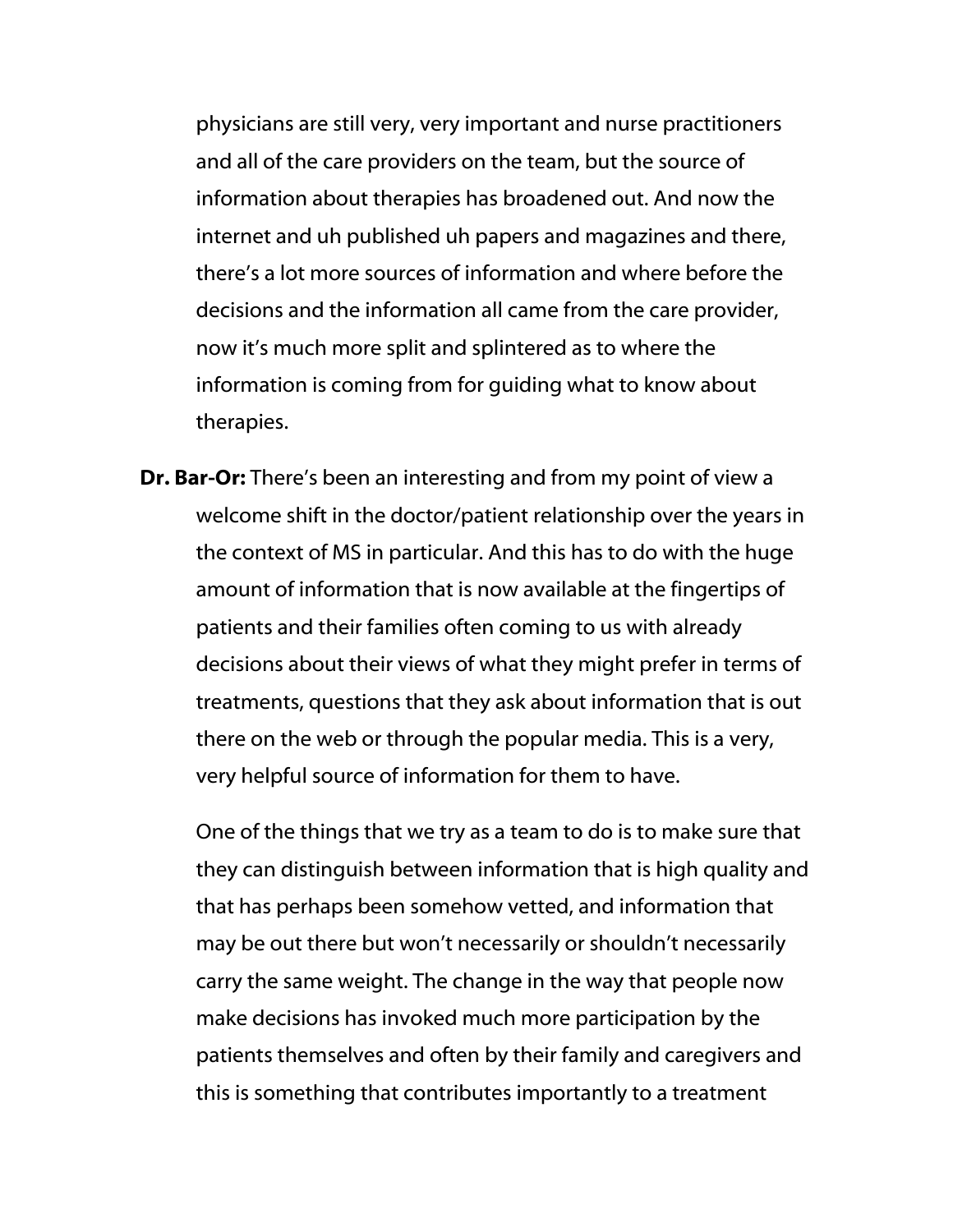decision that is more likely to stand the test of time. If people come in and feel that there's a back and forth discussion about their treatment preferences as well as the care team preferences, at the end of the day a decision is made that is much more likely to work well for that individual and for them to be able to stick with and possibly feedback more likely and more reliably to the team in terms of their experience, even if they're not happy with it.

- Deborah Miller: I find the tre--, trend towards shared decision making between uh, patients and physicians to be a very healthy um, move forward. It really leads to greater adherence to treatment decisions. It makes um, people aware and thinking aloud about what it is that they do when they do not want out of their care. Our physicians are very um, open and prefer this approach to care because they know that if they have this openness, they're more likely to hear from patients what's really going on in their lives and what may be influencing their ability to stick with the treatment or not. Um, there are some patients who had MS for a very long time who prefer to have a more paternal or maternal doctor in um, involved in their care. And it's important to be respectful of that. But to the extent that we can, we actively encourage patient involvement in most aspects, in all aspects of care.
- **Dr. Fox:** There has been a shift over time, not a large shift but a, a moderate shift in how decisions are made. Perhaps the biggest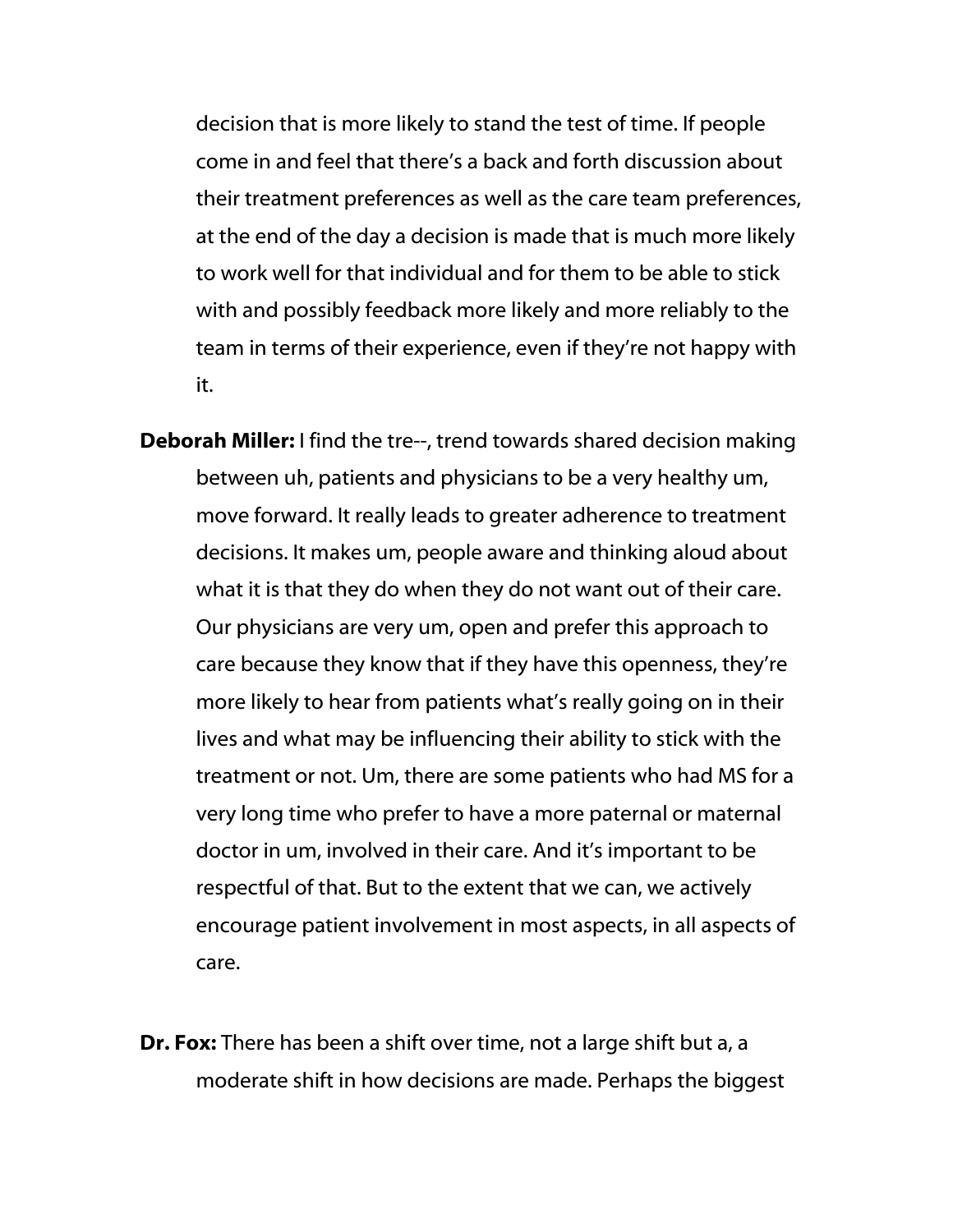shift in decision making is information source. So it used to be that the doctor's office, the nurse's office was the major source of decision about medicines, about treatments, and now that has broadened into a much larger area. And so now the internet, chat rooms, publications, uh talking to your cousins and your neighbors, that has become a much more important facet of gaining information about disease, about symptoms, about treatment options.

However, I've come to find that when it comes down to well what should I do, Doc, what should I do, nurse, about my, my disease, patients are much more likely to defer to the clinical team about what they should do. And there is some data that's emerged about that from the NARCOMS MS patient registry where patients were surveyed about their source of information and their source of decision making, and the information source was very, very broad, but the decision making still had the clinical team as the main drivers regarding their decisions.

Patty Marmaduke: As I've stayed with the same doctor now for over 7 years, um, 6 years, 6 or 7 years that I've grown to a close relationship and he knows my goals in life and are taking those into account as we decide on therapies and treatments for um, spasticity.

**Aaron Hawkins:** From a healthcare standpoint he has become a, we, I, I gave him blind trust in the beginning, um, but over the years he, I